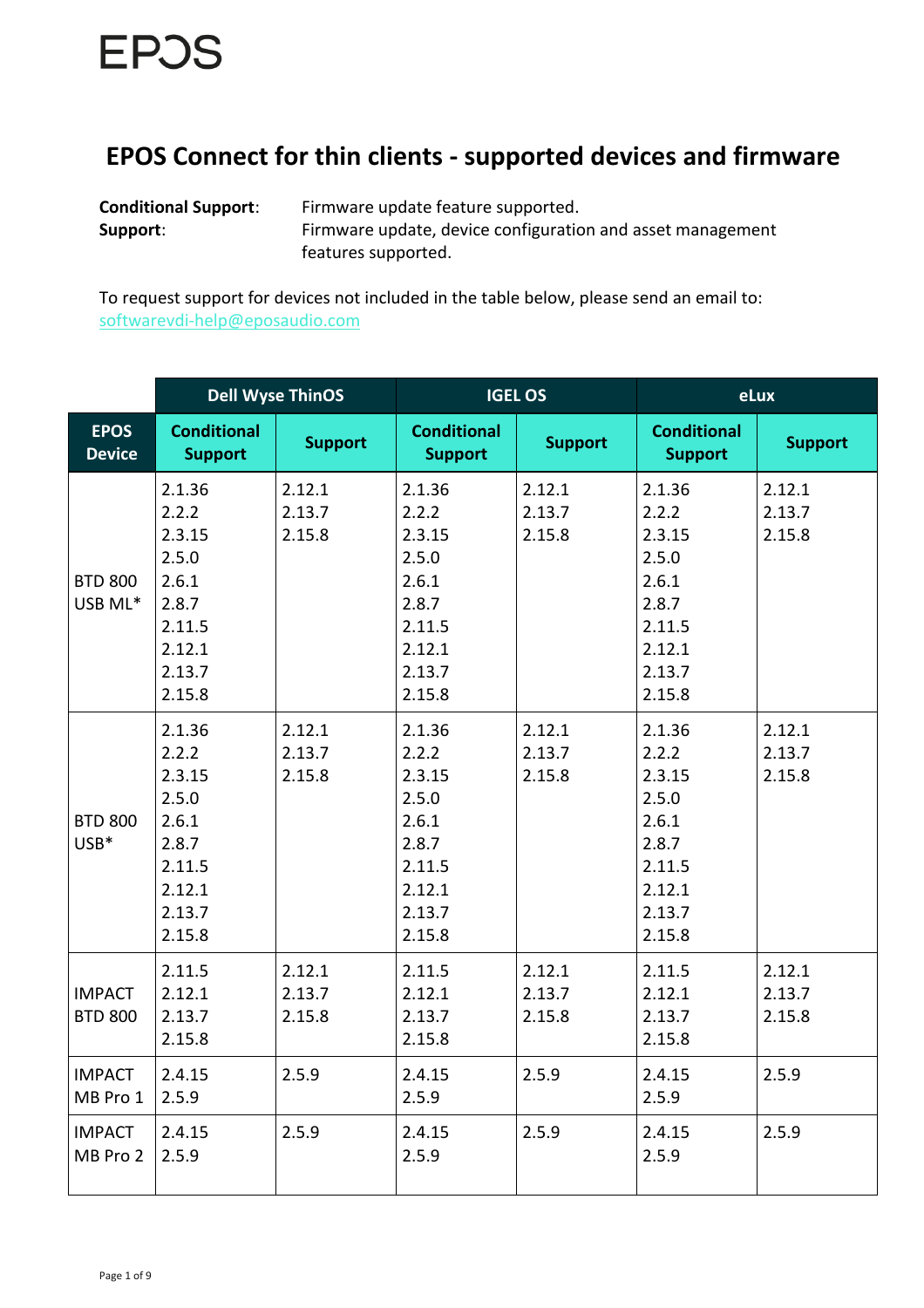| MB 660<br>UC MS*                                                   | 2.2.21<br>2.3.1.<br>2.4.0<br>2.5.1 | 2.4.0<br>2.5.1 | 2.2.21<br>2.3.1.<br>2.4.0<br>2.5.1 | 2.4.0<br>2.5.1 | 2.2.21<br>2.3.1.<br>2.4.0<br>2.5.1 | 2.4.0<br>2.5.1 |
|--------------------------------------------------------------------|------------------------------------|----------------|------------------------------------|----------------|------------------------------------|----------------|
| <b>ADAPT</b><br>660                                                | 1.4.19                             | 1.4.19         | 1.4.19                             | 1.4.19         | 1.4.19                             | 1.4.19         |
| <b>IMPACT D</b><br>10 (base<br>station<br>only)                    | 153<br>155<br>160<br>169           | 169            | 152<br>153<br>155<br>160<br>169    | 160<br>169     | 152<br>153<br>155<br>160<br>169    | 169            |
| <b>IMPACT D</b><br>10<br>(headset<br>only)                         | 153<br>155<br>160<br>169           | 169            | 152<br>153<br>155<br>160<br>169    | 160<br>169     | 152<br>153<br>155<br>160<br>169    | 169            |
| <b>IMPACT D</b><br>10 USB<br>ML (base<br>station<br>only)          | 152<br>153<br>155<br>160<br>169    | 169            | 152<br>153<br>155<br>160<br>169    | 169            | 152<br>153<br>155<br>160<br>169    | 169            |
| <b>IMPACT D</b><br>10 USB<br>ML<br>(headset<br>only)               | 152<br>153<br>155<br>160<br>169    | 169            | 152<br>153<br>155<br>160<br>169    | 169            | 152<br>153<br>155<br>160<br>169    | 169            |
| <b>IMPACT D</b><br>10<br><b>PHONE</b><br>(base<br>station<br>only) | 152<br>153<br>155<br>160<br>169    | 169            | 152<br>153<br>155<br>160<br>169    | 160<br>169     | 152<br>153<br>155<br>160<br>169    | 169            |
| <b>IMPACT D</b><br>10<br><b>PHONE</b><br>(Headset<br>only)         | 152<br>153<br>155<br>160<br>169    | 169            | 152<br>153<br>155<br>160<br>169    | 160<br>169     | 152<br>153<br>155<br>160<br>169    | 169            |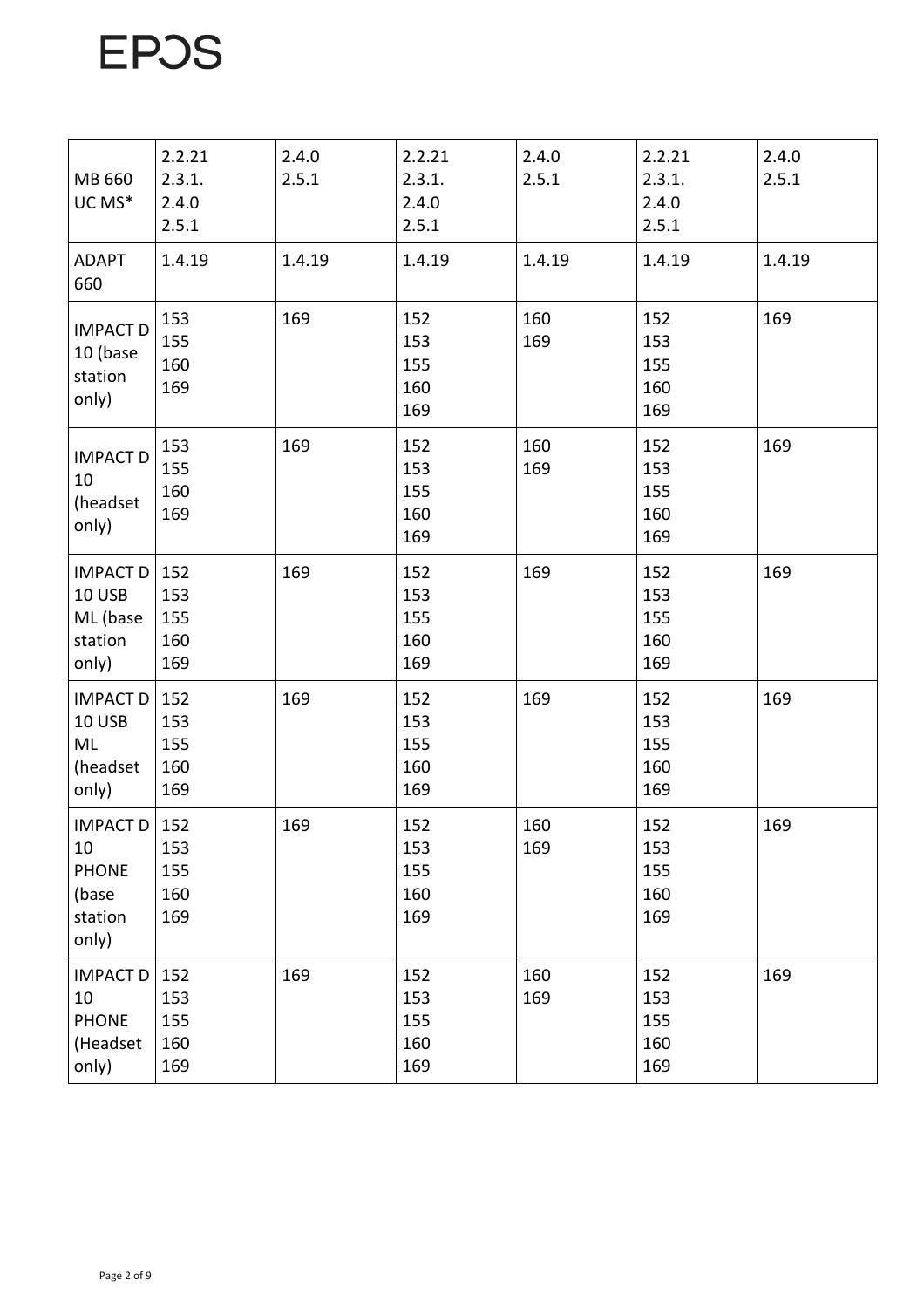| <b>IMPACT</b><br><b>DW</b><br>Office,<br>Pro 1 and<br>Pro 2<br>(base<br>station<br>only)                 | 152<br>153<br>155<br>160<br>169 | 169 | 152<br>153<br>155<br>160<br>169 | 160<br>169 | 152<br>153<br>155<br>160<br>169 | 169 |
|----------------------------------------------------------------------------------------------------------|---------------------------------|-----|---------------------------------|------------|---------------------------------|-----|
| <b>IMPACT</b><br><b>DW</b><br>Office,<br>Pro 1 and<br>Pro 2<br>(headsets<br>only)                        | 152<br>153<br>155<br>160<br>169 | 169 | 152<br>153<br>155<br>160<br>169 | 160<br>169 | 152<br>153<br>155<br>160<br>169 | 169 |
| <b>IMPACT</b><br><b>DW</b><br>Office,<br>Pro 1 and<br>Pro 2 ML<br>(base<br>station<br>only)              | 152<br>153<br>155<br>160<br>169 | 169 | 152<br>153<br>155<br>160<br>169 | 169        | 152<br>153<br>155<br>160<br>169 | 169 |
| <b>IMPACT</b><br><b>DW</b><br>Office,<br>Pro 1 and<br>Pro 2 ML<br>(headsets<br>only)                     | 152<br>153<br>155<br>160<br>169 | 169 | 152<br>153<br>155<br>160<br>169 | 169        | 152<br>153<br>155<br>160<br>169 | 169 |
| <b>IMPACT</b><br><b>DW</b><br>Office,<br>Pro 1 and<br>Pro 2<br><b>PHONE</b><br>(base<br>station<br>only) | 152<br>153<br>155<br>160<br>169 | 169 | 152<br>153<br>155<br>160<br>169 | 169        | 152<br>153<br>155<br>160<br>169 | 169 |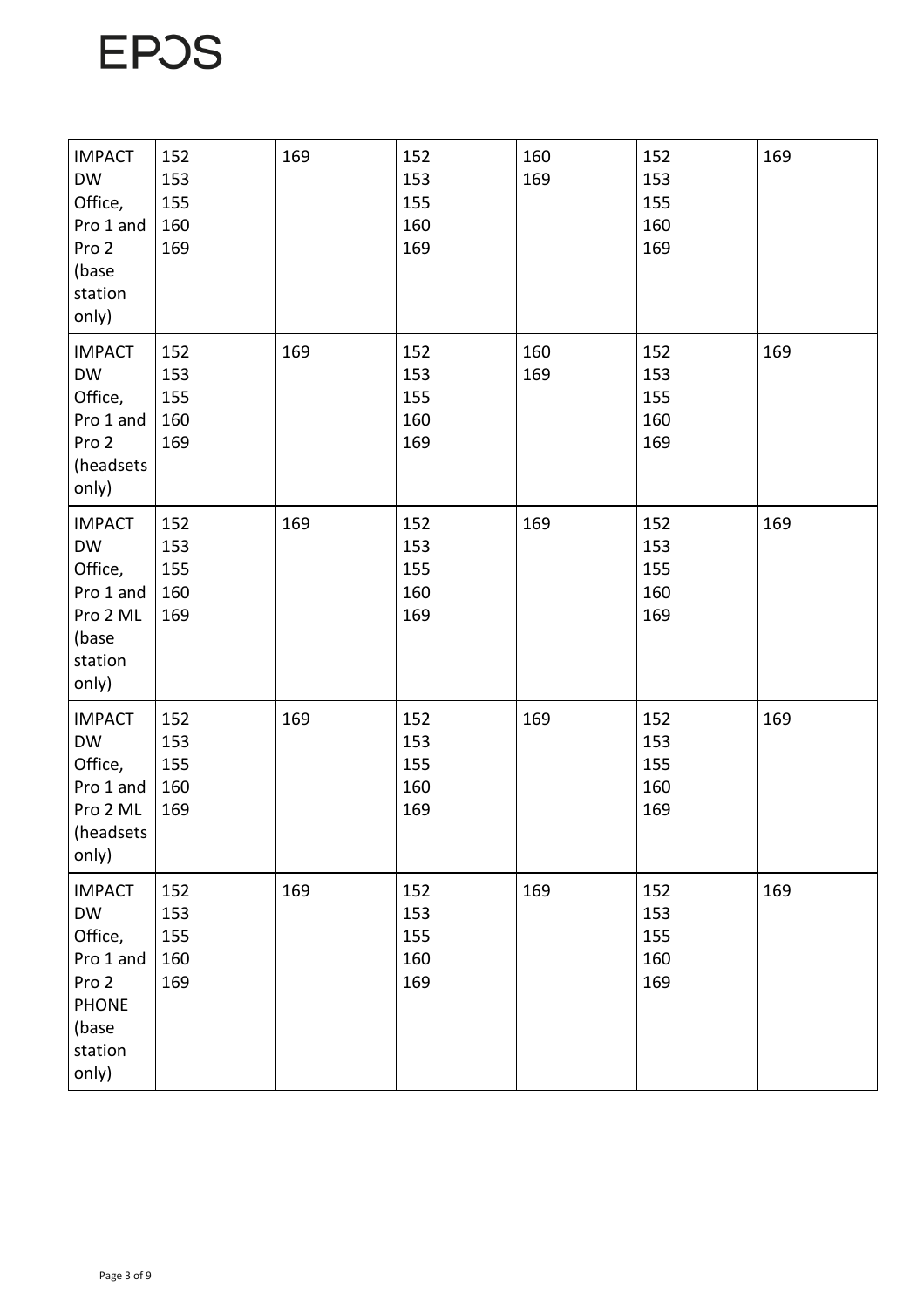| <b>IMPACT</b><br><b>DW</b><br>Office,<br>Pro 1 and<br>Pro 2<br><b>PHONE</b><br>(headsets<br>only) | 152<br>153<br>155<br>160<br>169 | 169 | 152<br>153<br>155<br>160<br>169 | 169 | 152<br>153<br>155<br>160<br>169 | 169 |
|---------------------------------------------------------------------------------------------------|---------------------------------|-----|---------------------------------|-----|---------------------------------|-----|
| <b>IMPACT</b><br><b>DW</b><br>Office,<br>Pro 1 and<br>Pro 2 USB<br>(base<br>station<br>only)*     | 152<br>153<br>155<br>160<br>169 | 169 | 152<br>153<br>155<br>160<br>169 | 169 | 152<br>153<br>155<br>160<br>169 | 169 |
| <b>IMPACT</b><br><b>DW</b><br>Office,<br>Pro 1 and<br>Pro 2 USB<br>(headsets<br>only)*            | 152<br>153<br>155<br>160<br>169 | 169 | 152<br>153<br>155<br>160<br>169 | 169 | 152<br>153<br>155<br>160<br>169 | 169 |
| <b>IMPACT</b><br><b>DW</b><br>Office,<br>Pro 1 and<br>Pro 2 USB<br>ML (base<br>station<br>only)   | 153<br>155<br>160<br>169        | 169 | 152<br>153<br>155<br>160<br>169 | 169 | 152<br>153<br>155<br>160<br>169 | 169 |
| <b>IMPACT</b><br><b>DW</b><br>Office,<br>Pro 1 and<br>Pro 2 USB<br>ML<br>(headsets<br>only)       | 153<br>155<br>160<br>169        | 169 | 152<br>153<br>155<br>160<br>169 | 169 | 152<br>153<br>155<br>160<br>169 | 169 |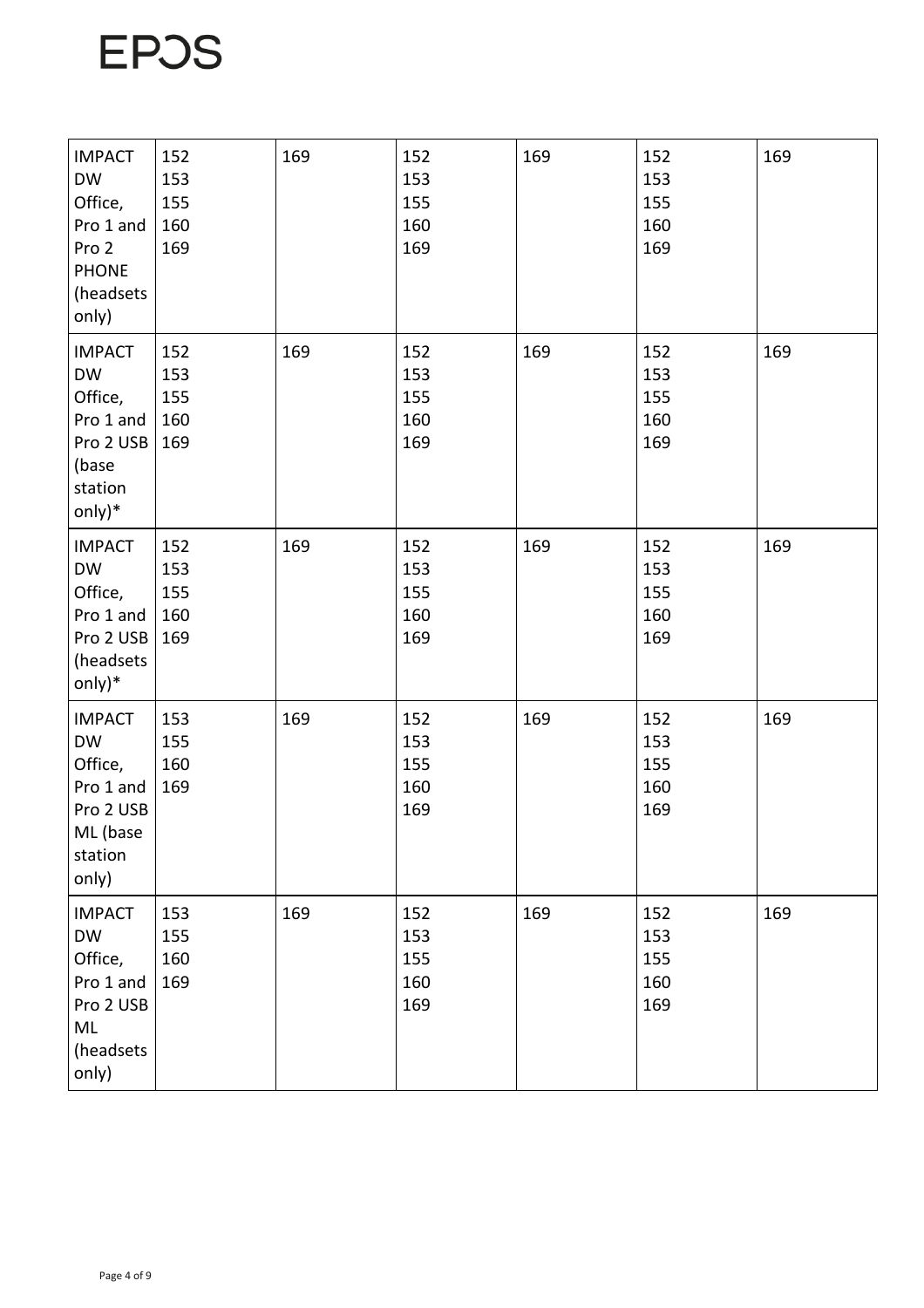| <b>IMPACT</b><br>SD Office,<br>Pro 1 and<br>Pro 2<br>(base<br>station<br>$only)*$ | 152<br>153<br>155<br>160<br>169 | 169                         | 152<br>153<br>155<br>160<br>169 | 169                         | 152<br>153<br>155<br>160<br>169 | 169                         |
|-----------------------------------------------------------------------------------|---------------------------------|-----------------------------|---------------------------------|-----------------------------|---------------------------------|-----------------------------|
| <b>IMPACT</b><br>SD Office,<br>Pro 1 and<br>Pro 2<br>(headsets<br>only $)*$       | 152<br>153<br>155<br>160<br>169 | 169                         | 152<br>153<br>155<br>160<br>169 | 169                         | 152<br>153<br>155<br>160<br>169 | 169                         |
| <b>IMPACT</b><br>SD Office,<br>Pro 1 and<br>Pro 2 ML<br>(base<br>station<br>only) | 152<br>153<br>155<br>160<br>169 | 169                         | 152<br>153<br>155<br>160<br>169 | 169                         | 152<br>153<br>155<br>160<br>169 | 169                         |
| <b>IMPACT</b><br>SD Office,<br>Pro 1 and<br>Pro 2 ML<br>(headsets<br>only)        | 152<br>153<br>155<br>160<br>169 | 169                         | 152<br>153<br>155<br>160<br>169 | 169                         | 152<br>153<br>155<br>160<br>169 | 169                         |
| SP 30*                                                                            | 2.1.52<br>4.3.224               | 2.1.52<br>4.3.224           | 2.1.52<br>4.3.224               | 2.1.52<br>4.3.224           | 2.1.52<br>4.3.224               | 2.1.52<br>4.3.224           |
| <b>EXPAND</b><br>30                                                               | 4.3.224<br>4.5.36               | 4.5.36                      | 4.3.224<br>4.5.36               | 4.5.36                      | 4.3.224<br>4.5.36               | 4.5.36                      |
| SP 30T*                                                                           | 3.2.63<br>4.3.224<br>4.5.36     | 3.2.63<br>4.3.224<br>4.5.36 | 3.2.63<br>4.3.224               | 3.2.63<br>4.3.224<br>4.5.36 | 3.2.63<br>4.3.224<br>4.5.36     | 3.2.63<br>4.3.224<br>4.5.36 |
| <b>EXPAND</b><br>30T                                                              | 4.3.224<br>4.5.36               | 4.5.36                      | 4.3.224<br>4.5.36               | 4.5.36                      | 4.3.224<br>4.5.36               | 4.5.36                      |
| <b>EXPAND</b><br>80                                                               | 4.4.6<br>4.6.129                | 4.4.6<br>4.6.129            | 4.4.6<br>4.6.129                | 4.4.6<br>4.6.129            | 4.4.6<br>4.6.129                | 4.4.6<br>4.6.129            |
| <b>EXPAND</b><br>80T                                                              | 4.4.6<br>4.6.129                | 4.4.6<br>4.6.129            | 4.4.6<br>4.6.129                | 4.4.6<br>4.6.129            | 4.4.6<br>4.6.129                | 4.4.6<br>4.6.129            |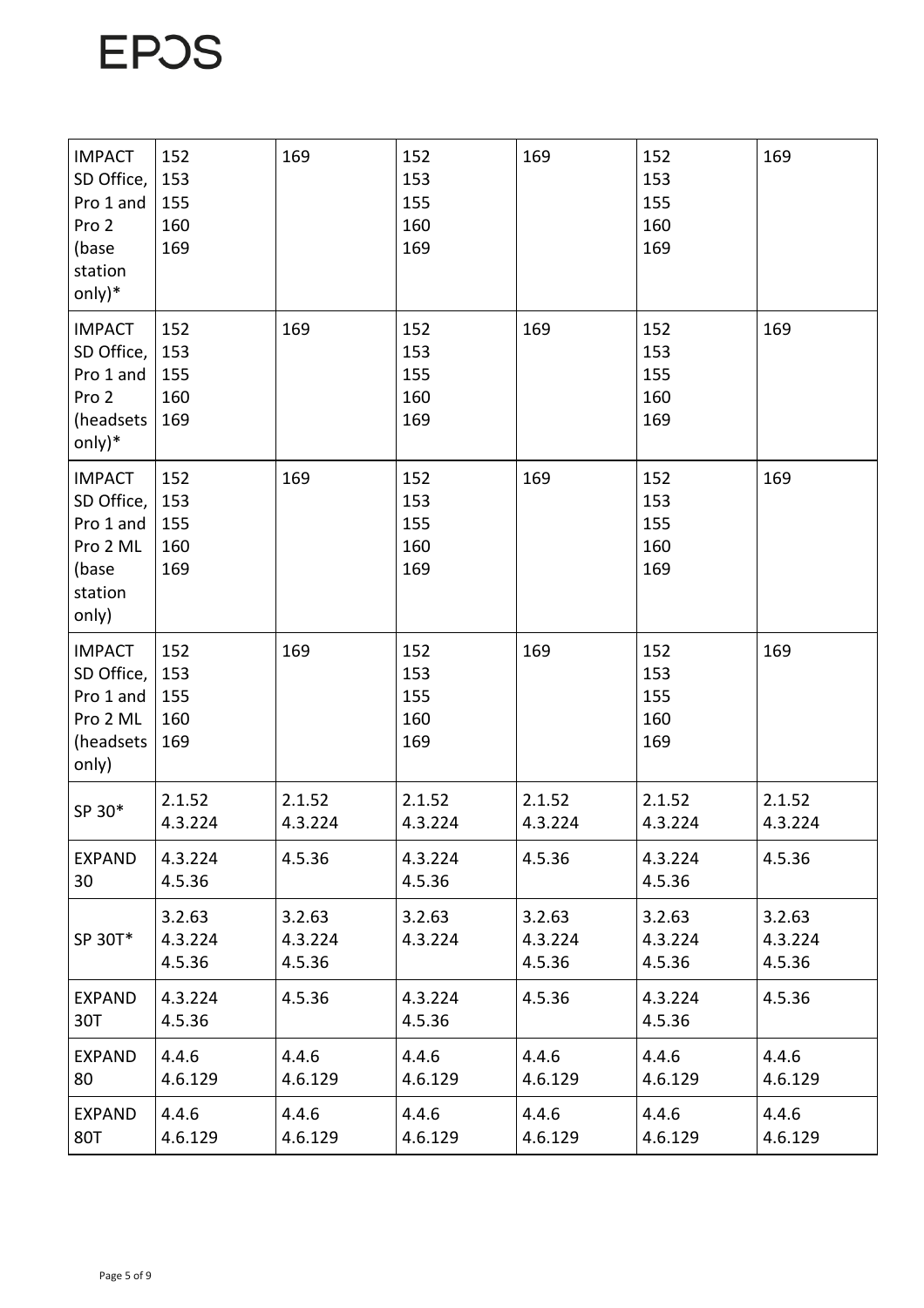| <b>IMPACT</b><br><b>SC 30</b><br><b>USB</b><br>CTRL* | 15.05.4C.412<br>15.05.62.602<br>15.05.73.73<br>15.05.83.0083                  | 15.05.83.0083 | 15.05.4C.412<br>15.05.62.602<br>15.05.73.73<br>15.05.83.0083                  | 15.05.83.0083 | 15.05.4C.412<br>15.05.62.602<br>15.05.73.73<br>15.05.83.0083                  | 15.05.83.0083 |
|------------------------------------------------------|-------------------------------------------------------------------------------|---------------|-------------------------------------------------------------------------------|---------------|-------------------------------------------------------------------------------|---------------|
| <b>IMPACT</b><br><b>SC 30</b><br><b>USB ML</b>       | 15.05.4C.412<br>15.05.62.602<br>15.05.73.73<br>15.05.83.0083<br>15.05.89.0089 | 15.05.89.0089 | 15.05.4C.412<br>15.05.62.602<br>15.05.73.73<br>15.05.83.0083<br>15.05.89.0089 | 15.05.89.0089 | 15.05.4C.412<br>15.05.62.602<br>15.05.73.73<br>15.05.83.0083<br>15.05.89.0089 | 15.05.89.0089 |
| <b>IMPACT</b><br><b>SC 40</b><br><b>USB</b><br>CTRL* | 15.05.4C.412<br>15.05.62.602<br>15.05.73.73<br>15.05.83.0083                  | 15.05.83.0083 | 15.05.4C.412<br>15.05.62.602<br>15.05.73.73<br>15.05.83.0083                  | 15.05.83.0083 | 15.05.4C.412<br>15.05.62.602<br>15.05.73.73<br>15.05.83.0083                  | 15.05.83.0083 |
| <b>IMPACT</b><br><b>SC 40</b><br>USB MS*             | 15.05.4C.412<br>15.05.62.602<br>15.05.73.73<br>15.05.83.0083<br>15.05.89.0089 | 15.05.89.0089 | 15.05.4C.412<br>15.05.62.602<br>15.05.73.73<br>15.05.83.0083<br>15.05.89.0089 | 15.05.89.0089 | 15.05.4C.412<br>15.05.62.602<br>15.05.73.73<br>15.05.83.0083<br>15.05.89.0089 | 15.05.89.0089 |
| <b>IMPACT</b><br>SC 60<br><b>USB</b><br>CTRL*        | 15.05.4C.412<br>15.05.62.602<br>15.05.73.73<br>15.05.83.0083                  | 15.05.83.0083 | 15.05.4C.412<br>15.05.62.602<br>15.05.73.73<br>15.05.83.0083                  | 15.05.83.0083 | 15.05.4C.412<br>15.05.62.602<br>15.05.73.73<br>15.05.83.0083                  | 15.05.83.0083 |
| <b>IMPACT</b><br>SC 60<br><b>USB ML</b>              | 15.05.62.602<br>15.05.73.73<br>15.05.89.89                                    | 15.05.89.89   | 15.05.4C.412<br>15.05.62.602<br>15.05.73.73<br>15.05.83.0083<br>15.05.89.0089 | 15.05.89.0089 | 15.05.4C.412<br>15.05.62.602<br>15.05.73.73<br>15.05.83.0083<br>15.05.89.0089 | 15.05.89.0089 |
| <b>IMPACT</b><br>SC 70<br><b>USB</b><br>CTRL*        | 15.05.4C.412<br>15.05.62.602<br>15.05.73.73<br>15.05.83.0083                  | 15.05.83.0083 | 15.05.4C.412<br>15.05.62.602<br>15.05.73.73<br>15.05.83.0083                  | 15.05.83.0083 | 15.05.4C.412<br>15.05.62.602<br>15.05.73.73<br>15.05.83.0083                  | 15.05.83.0083 |
| <b>IMPACT</b><br>SC 70<br>USB MS*                    | 15.05.4C.412<br>15.05.62.602<br>15.05.73.73<br>15.05.83.0083<br>15.05.89.0089 | 15.05.89.0089 | 15.05.4C.412<br>15.05.62.602<br>15.05.73.73<br>15.05.83.0083<br>15.05.89.0089 | 15.05.89.0089 | 15.05.4C.412<br>15.05.62.602<br>15.05.73.73<br>15.05.83.0083<br>15.05.89.0089 | 15.05.89.0089 |
| <b>IMPACT</b><br>SC 230                              | 15.05.4C.412<br>15.05.62.602<br>15.05.73.73                                   | 15.05.83.83   | 15.05.4C.412<br>15.05.62.602<br>15.05.73.73<br>15.05.83.83                    | 15.05.83.83   | 15.05.4C.412<br>15.05.62.602<br>15.05.73.73<br>15.05.83.83                    | 15.05.83.83   |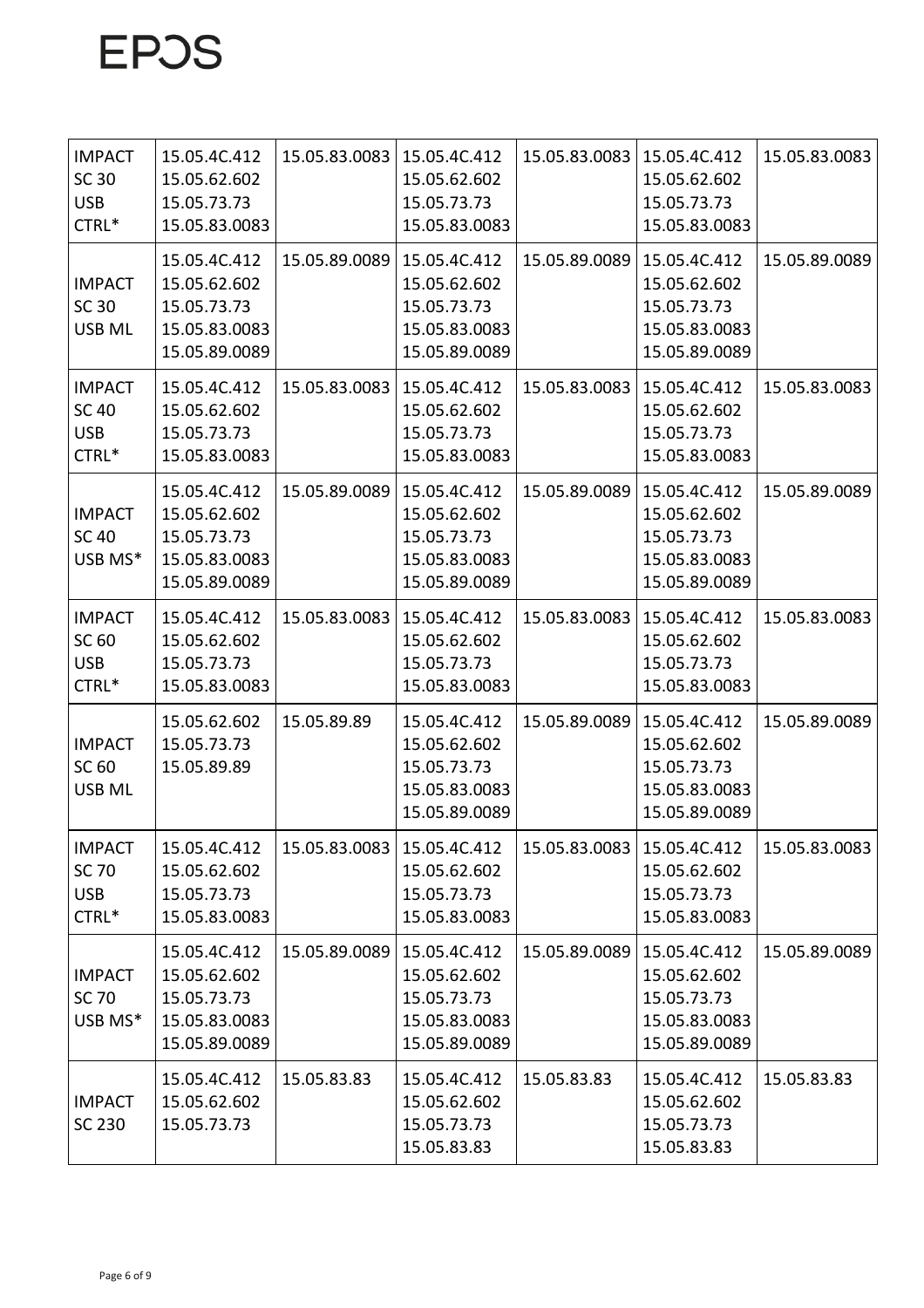| <b>IMPACT</b><br><b>SC 230</b><br><b>USB</b><br>CTRL*         | 15.05.4C.412<br>15.05.62.602                                                  | 15.05.83.83   | 15.05.4C.412<br>15.05.62.602<br>15.05.83.83                                   | 15.05.83.83   | 15.05.4C.412<br>15.05.62.602<br>15.05.83.83                                   | 15.05.83.83   |
|---------------------------------------------------------------|-------------------------------------------------------------------------------|---------------|-------------------------------------------------------------------------------|---------------|-------------------------------------------------------------------------------|---------------|
| <b>IMPACT</b><br><b>SC 230</b><br>USB ML*                     | 15.05.4C.412<br>15.05.62.602                                                  | 15.05.62.602  | 15.05.4C.412<br>15.05.62.602                                                  | 15.05.62.602  | 15.05.4C.412<br>15.05.62.602                                                  | 15.05.62.602  |
| <b>IMPACT</b><br>SC 230<br><b>USB CTRL</b><br>$\mathsf{II}^*$ | 15.05.4C.412<br>15.05.62.602<br>15.05.73.73<br>15.05.83.0083                  | 15.05.83.0083 | 15.05.4C.412<br>15.05.62.602<br>15.05.73.73<br>15.05.83.0083                  | 15.05.83.0083 | 15.05.4C.412<br>15.05.62.602<br>15.05.73.73<br>15.05.83.0083                  | 15.05.83.0083 |
| <b>IMPACT</b><br><b>SC 230</b><br>USB MS II                   | 15.05.4C.412<br>15.05.62.602<br>15.05.73.73<br>15.05.83.0083<br>15.05.89.0089 | 15.05.89.0089 | 15.05.4C.412<br>15.05.62.602<br>15.05.73.73<br>15.05.83.0083<br>15.05.89.0089 | 15.05.89.0089 | 15.05.4C.412<br>15.05.62.602<br>15.05.73.73<br>15.05.83.0083<br>15.05.89.0089 | 15.05.89.0089 |
| <b>IMPACT</b><br>SC 260                                       | 15.05.4C.412<br>15.05.62.602<br>15.05.73.73<br>15.05.83.0083                  | 15.05.83.0083 | 15.05.4C.412<br>15.05.62.602<br>15.05.73.73<br>15.05.83.0083                  | 15.05.83.0083 | 15.05.4C.412<br>15.05.62.602<br>15.05.73.73<br>15.05.83.0083                  | 15.05.83.0083 |
| <b>IMPACT</b><br>SC 260<br><b>USB</b><br>CTRL*                | 15.05.4C.412<br>15.05.62.602<br>15.05.83.0083                                 | 15.05.83.0083 | 15.05.4C.412<br>15.05.62.602<br>15.05.83.0083                                 | 15.05.83.0083 | 15.05.4C.412<br>15.05.62.602<br>15.05.83.0083                                 | 15.05.83.0083 |
| <b>IMPACT</b><br>SC 260<br>USB ML*                            | 15.05.4C.412<br>15.05.62.602                                                  | 15.05.62.602  | 15.05.4C.412<br>15.05.62.602                                                  | 15.05.62.602  | 15.05.4C.412<br>15.05.62.602                                                  | 15.05.62.602  |
| <b>IMPACT</b><br>SC 260<br><b>USB CTRL</b><br>$\mathsf{II}^*$ | 15.05.4C.412<br>15.05.62.602<br>15.05.73.73<br>15.05.83.0083                  | 15.05.83.0083 | 15.05.4C.412<br>15.05.62.602<br>15.05.73.73<br>15.05.83.0083                  | 15.05.83.0083 | 15.05.4C.412<br>15.05.62.602<br>15.05.73.73<br>15.05.83.0083                  | 15.05.83.0083 |
| <b>IMPACT</b><br>SC 260<br>USB MS II                          | 15.05.4C.412<br>15.05.62.602<br>15.05.73.73<br>15.05.83.0083<br>15.05.89.0089 | 15.05.89.0089 | 15.05.4C.412<br>15.05.62.602<br>15.05.73.73<br>15.05.83.0083<br>15.05.89.0089 | 15.05.89.0089 | 15.05.4C.412<br>15.05.62.602<br>15.05.73.73<br>15.05.83.0083<br>15.05.89.0089 | 15.05.89.0089 |
| <b>IMPACT</b><br>SC 630<br><b>USB</b><br>CTRL*                | 15.05.4C.412<br>15.05.62.602<br>15.05.73.73<br>15.05.79.79<br>15.05.83.0083   | 15.05.83.0083 | 15.05.4C.412<br>15.05.62.602<br>15.05.73.73<br>15.05.79.79<br>15.05.83.0083   | 15.05.83.0083 | 15.05.4C.412<br>15.05.62.602<br>15.05.73.73<br>15.05.79.79<br>15.05.83.0083   | 15.05.83.0083 |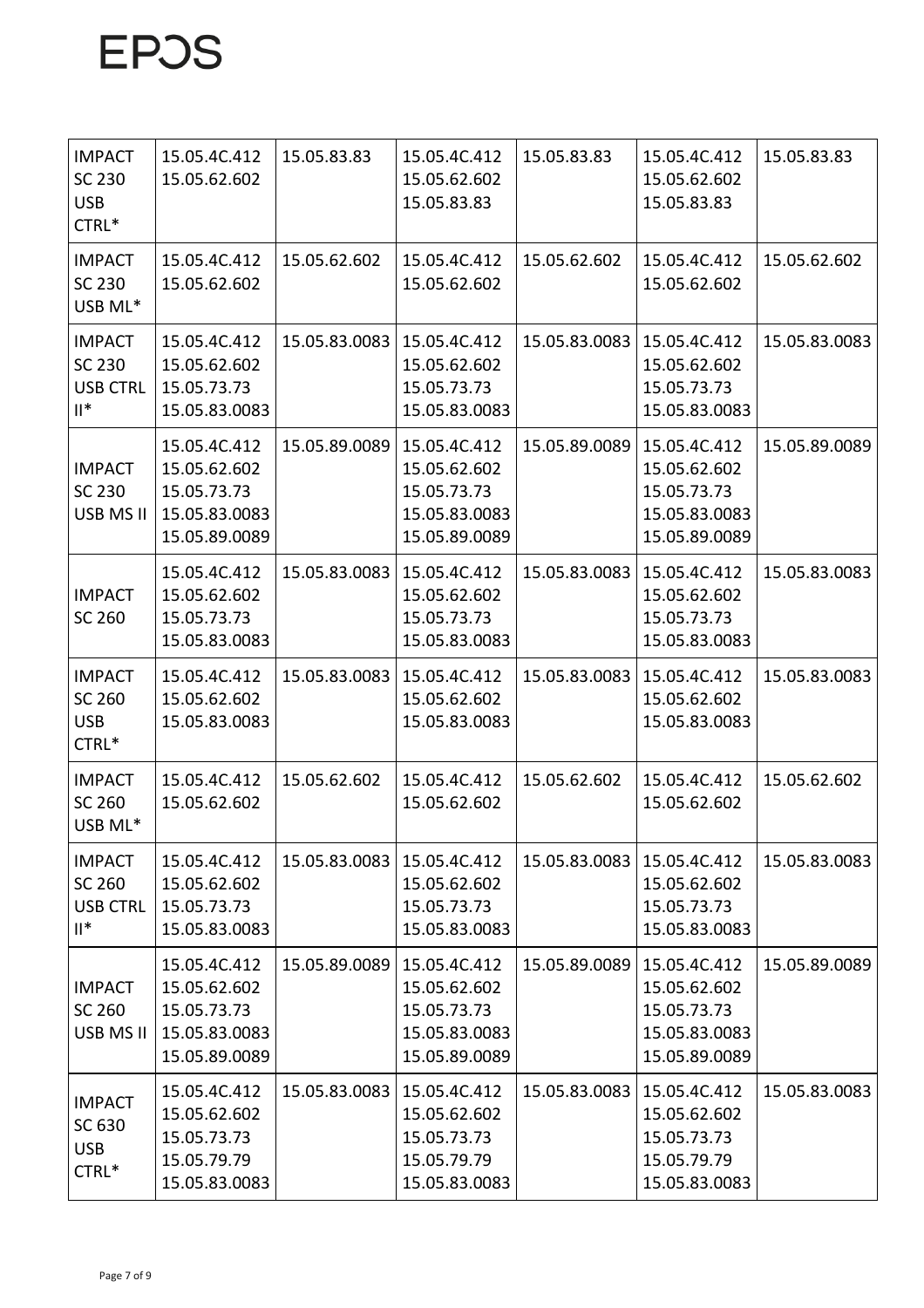| <b>IMPACT</b><br>SC 630<br><b>USB ML</b>                   | 15.05.4E.414<br>15.05.62.602<br>15.05.73.73<br>15.05.89.0089                                  | 15.05.89.0089 | 15.05.4E.414<br>15.05.62.602<br>15.05.73.73<br>15.05.89.0089                                  | 15.05.89.0089                  | 15.05.4E.414<br>15.05.62.602<br>15.05.73.73<br>15.05.89.0089                                  | 15.05.89.0089                  |
|------------------------------------------------------------|-----------------------------------------------------------------------------------------------|---------------|-----------------------------------------------------------------------------------------------|--------------------------------|-----------------------------------------------------------------------------------------------|--------------------------------|
| <b>IMPACT</b><br>SC 660<br><b>USB</b><br>CTRL*             | 15.05.4E.414<br>15.05.62.602<br>15.05.73.73<br>15.05.79.79<br>15.05.83.0083                   | 15.05.83.0083 | 15.05.4E.414<br>15.05.62.602<br>15.05.73.73<br>15.05.79.79<br>15.05.83.0083                   | 15.05.83.0083                  | 15.05.4E.414<br>15.05.62.602<br>15.05.73.73<br>15.05.79.79<br>15.05.83.0083                   | 15.05.83.0083                  |
| <b>IMPACT</b><br>SC 630<br>USB ML                          | 15.05.4C.412<br>15.05.62.602<br>15.05.73.73<br>15.05.83.0083<br>15.05.89.0089                 | 15.05.89.0089 | 15.05.4C.412<br>15.05.62.602<br>15.05.73.73<br>15.05.83.0083<br>15.05.89.0089                 | 15.05.89.0089                  | 15.05.4C.412<br>15.05.62.602<br>15.05.73.73<br>15.05.83.0083<br>15.05.89.0089                 | 15.05.89.0089                  |
| <b>IMPACT</b><br>SC 660<br><b>ANC USB</b>                  | 15.05.81.0081<br>15.05.83.0083<br>15.05.89.0089                                               | 15.05.89.0089 | 15.05.81.0081<br>15.05.83.0083<br>15.05.89.0089                                               | 15.05.81.0081<br>15.05.89.0089 | 15.05.81.0081<br>15.05.83.0083<br>15.05.89.0089                                               | 15.05.81.0081<br>15.05.89.0089 |
| USB-ED<br>$CC 01*$                                         | 15.05.63.603<br>15.05.70.70<br>15.05.73.73<br>15.05.83.0083                                   | 15.05.83.0083 | 15.05.63.603<br>15.05.70.70<br>15.05.73.73<br>15.05.83.0083                                   | 15.05.83.0083                  | 15.05.63.603<br>15.05.70.70<br>15.05.73.73<br>15.05.83.0083                                   | 15.05.83.0083                  |
| USB-ED<br><b>CC 01 MS</b>                                  | 15.05.62.602<br>15.05.70.70<br>15.05.73.73<br>15.05.83.0083<br>15.05.85.0085<br>15.05.89.0089 | 15.05.89.0089 | 15.05.62.602<br>15.05.70.70<br>15.05.73.73<br>15.05.83.0083<br>15.05.85.0085<br>15.05.89.0089 | 15.05.89.0089                  | 15.05.62.602<br>15.05.70.70<br>15.05.73.73<br>15.05.83.0083<br>15.05.85.0085<br>15.05.89.0089 | 15.05.89.0089                  |
| USB-ED<br>01                                               | 15.05.0E.1117<br>15.05.63.603<br>15.05.73.73<br>15.05.83.0083                                 | 15.05.83.0083 | 15.05.0E.1117<br>15.05.63.603<br>15.05.73.73<br>15.05.83.0083                                 | 15.05.83.0083                  | 15.05.0E.1117<br>15.05.63.603<br>15.05.73.73<br>15.05.83.0083                                 | 15.05.83.0083                  |
| USB-RJ9<br>01                                              | 15.05.0E.1117<br>15.05.62.602<br>15.05.83.0083                                                | 15.05.83.0083 | 15.05.0E.1117<br>15.05.62.602<br>15.05.83.0083                                                | 15.05.83.0083                  | 15.05.0E.1117<br>15.05.62.602<br>15.05.83.0083                                                | 15.05.83.0083                  |
| UUSB8<br>UC <sup>*</sup>                                   | 15.05.4C.412<br>15.05.63.603                                                                  | 15.05.63.603  | 15.05.4C.412<br>15.05.63.603                                                                  | 15.05.63.603                   | 15.05.4C.412<br>15.05.63.603                                                                  | 15.05.63.603                   |
| <b>IMPACT</b><br><b>SC 45/SC</b><br><b>75 USB</b><br>CTRL* | 15.05.65.605<br>15.05.66.606<br>15.05.73.73<br>15.05.83.0083                                  | 15.05.83.0083 | 15.05.65.605<br>15.05.66.606<br>15.05.73.73<br>15.05.83.0083                                  | 15.05.83.0083                  | 15.05.65.605<br>15.05.66.606<br>15.05.73.73<br>15.05.83.0083                                  | 15.05.83.0083                  |